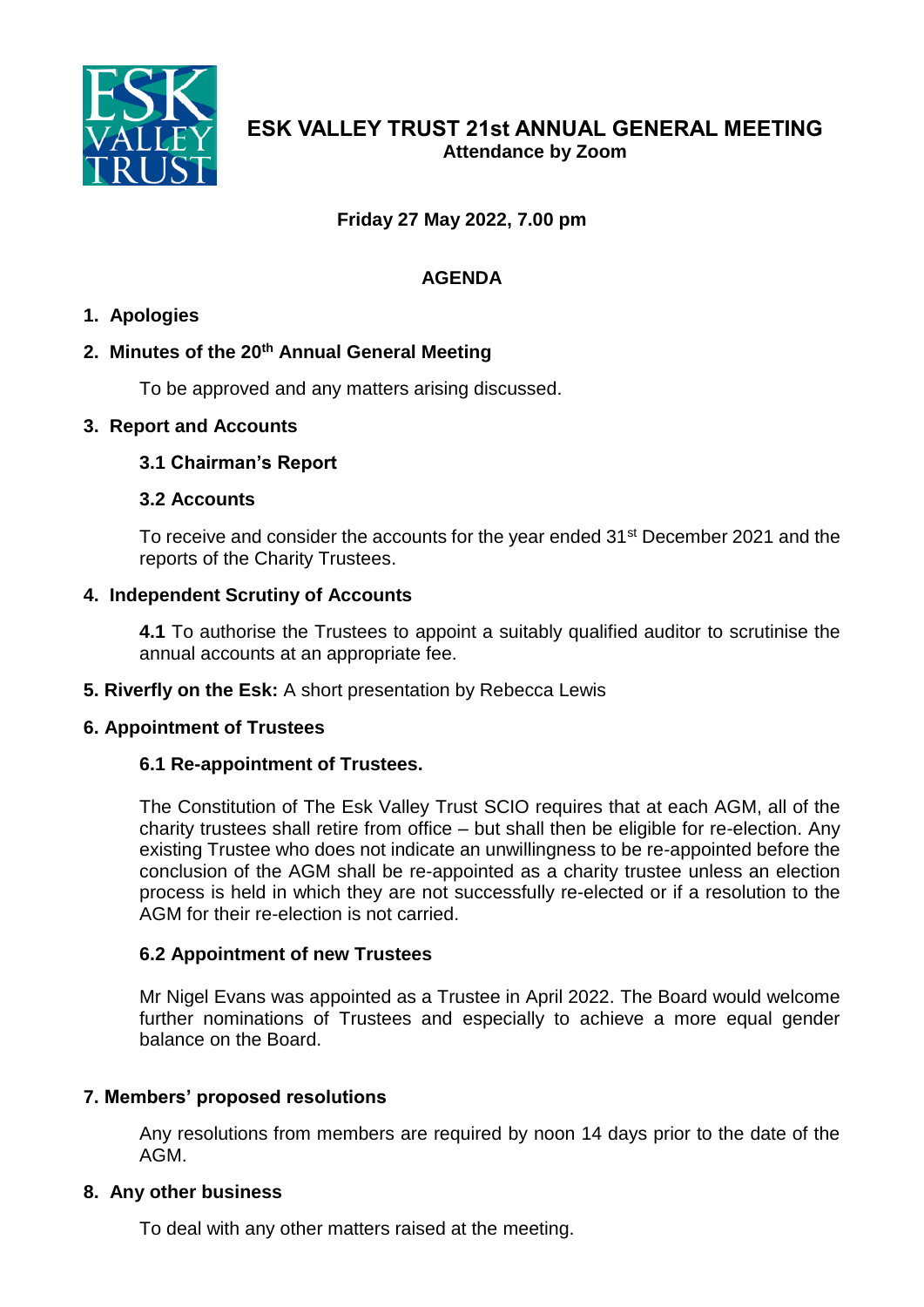### **MINUTES**

### **ESK VALLEY TRUST 20TH ANNUAL GENERAL MEETING**

#### **Held via Zoom**

### **Friday 28th May 2021, 7.30 pm**

**(Agenda, Draft Minutes of 2020 AGM, Assessed Accounts for 2020 and suggested changes to the Constitution had been available on the web site from 13 May 2021)**

#### **Apologies**

Apologies were received from: Kate Duthie and Susan Goldwyre

#### **1. Minutes of the 19th Annual General Meeting**

The minutes were approved unanimously. All four action points in the Minutes had been followed up:

- Although Midlothian Planning had not responded to a request for information about access to Dryden Farm and the Hewan Wood via new housing developments in Roslin, scrutiny of the planning documents gives reassurance that this access will continue.
- The chairman had written to the Earl of Dalkeith about impasse in discussions with Dalkeith Country Park staff about the definition of an approved path through the Country Park as part of the North Esk Way. The response was not helpful. Trustees will not take further action on this until Midlothian Council concludes its revision of its Core Path plan. In the meantime there are routes through the Country Park that can be used.
- The chairman had contacted Chris Matson who has mooted the idea of establishing an Ironmills Development Trust. Plans for that Trust have not advanced in the last year.
- Midlothian Council were alerted to the report of razor wire across a path near to the Melville High Drive.

There were no other matters arising.

### **2. Chairman's Report**

Restrictions associated with Coronovirus control measures had inhibited progress with development of the North Esk Way and also made it impossible to organise face-to-face meetings for talks or for organised walks. It had been possible to continue with the enhanced management of the Hewan Wood and all actions under the WIAT grant for the year (replacement of post and rail fencing and selective thinning of trees in all compartments of the wood) had been completed. Members of the Midlothian Paths Team as well as members of the Trust had helped and that input was greatly appreciated.

The first stage of refreshment of the web site has now been completed. While this does not change the appearance of the site it facilitates its management.

Limited progress has been made in accumulating 'Stories of the Esk'.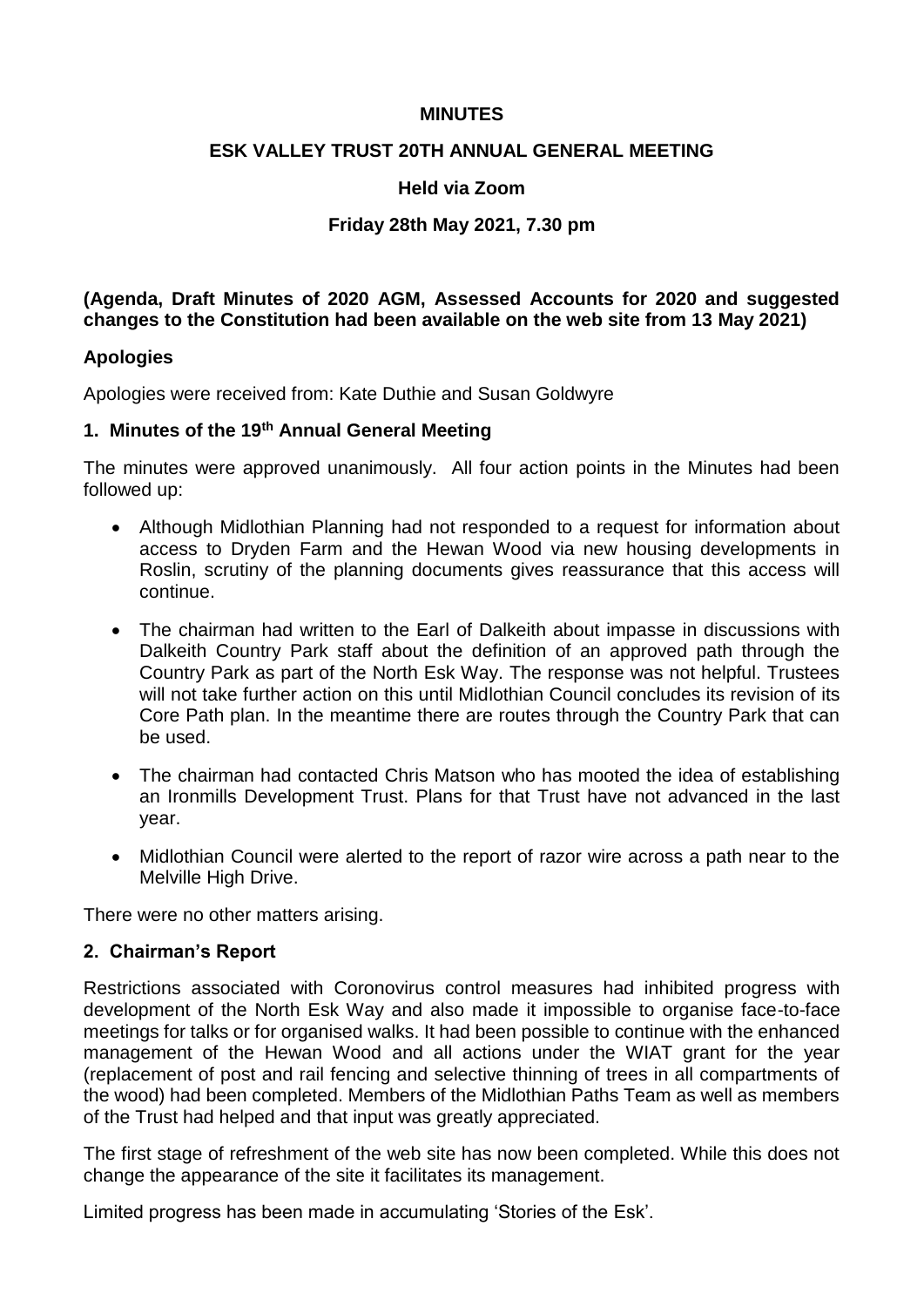The number of members has been relatively constant over the last few years (at around 85) although members who do not subscribe for two years are taken off the membership list. This means that there is a steady influx of new members to replace those 'leaving. The Trustees continue to seek ways to enhance membership.

# **3. Accounts**

The 2020 Accounts had been independently assessed and made available via the website for two weeks before the meeting. Financial activity during the year was reduced as a consequence of the Coronovirus restrictions limiting Trust activity. Unrestricted funds stand slightly in excess of £4000 which is comfortably above the lower threshold of £3000 that the Trustees seek to maintain.

The Accounts were accepted without question.

# **4. Independent Scrutiny of Accounts.**

Andrew Turton CA had assessed the 2020 accounts *pro bono* and the Chairman thanked him for doing an excellent job on this generous basis.

Andrew is willing to continue as Independent Assessor for the accounts and the AGM authorised the Trustees to appoint him.

# **5. Appointment of Trustees.**

Under the terms of the Constitution of the Esk Valley Trust SCIO the Trustees all retired from office at the AGM and were all re-appointed.

The Board would welcome nominations for new Trustees.

# **6. To agree a change in wording in the Constitution to clarify the legitimacy of conducting meetings virtually.**

A change to paragraph 25, and consequent changes to paragraphs 39 and 85, of the

Constitution to make it absolutely clear that meetings can be held in person, virtually or as a

hybrid of the two was agreed unanimously.

The new wording is:

*Paragraph 25:* Members' Meetings may be held in person, virtually or as a hybrid of the two where Virtual and Hybrid meetings are defined as: **Virtual meeting**: a meeting of members of the charity or a meeting of the charity trustees *[Board etc]* where arrangements have been made in advance to allow participants to attend the meeting by means of a conference telephone, video link or similar means of electronic communication at which all participants can be heard and can hear each other without the need for them to be physically present at the same location. A person participating in a meeting by such means shall be deemed to be attending *virtually*. **Hybrid meeting**: a meeting of members of the charity or a meeting of the charity trustees *[Board etc]* at which some participants are attending the meeting in person and others are attending virtually.

*Paragraph 39: "*The quorum for a members' meeting is eight members*,* present in person *or virtually as described in paragraph 25*" and Paragraph 85: "No valid decisions can be taken at a board meeting unless a quorum is present; the quorum for board meetings is three charity trustees, present in person *or virtually as described in paragraph 25*".

Paragraphs subsequent to this new wording will be re*-numbered appropriately.*